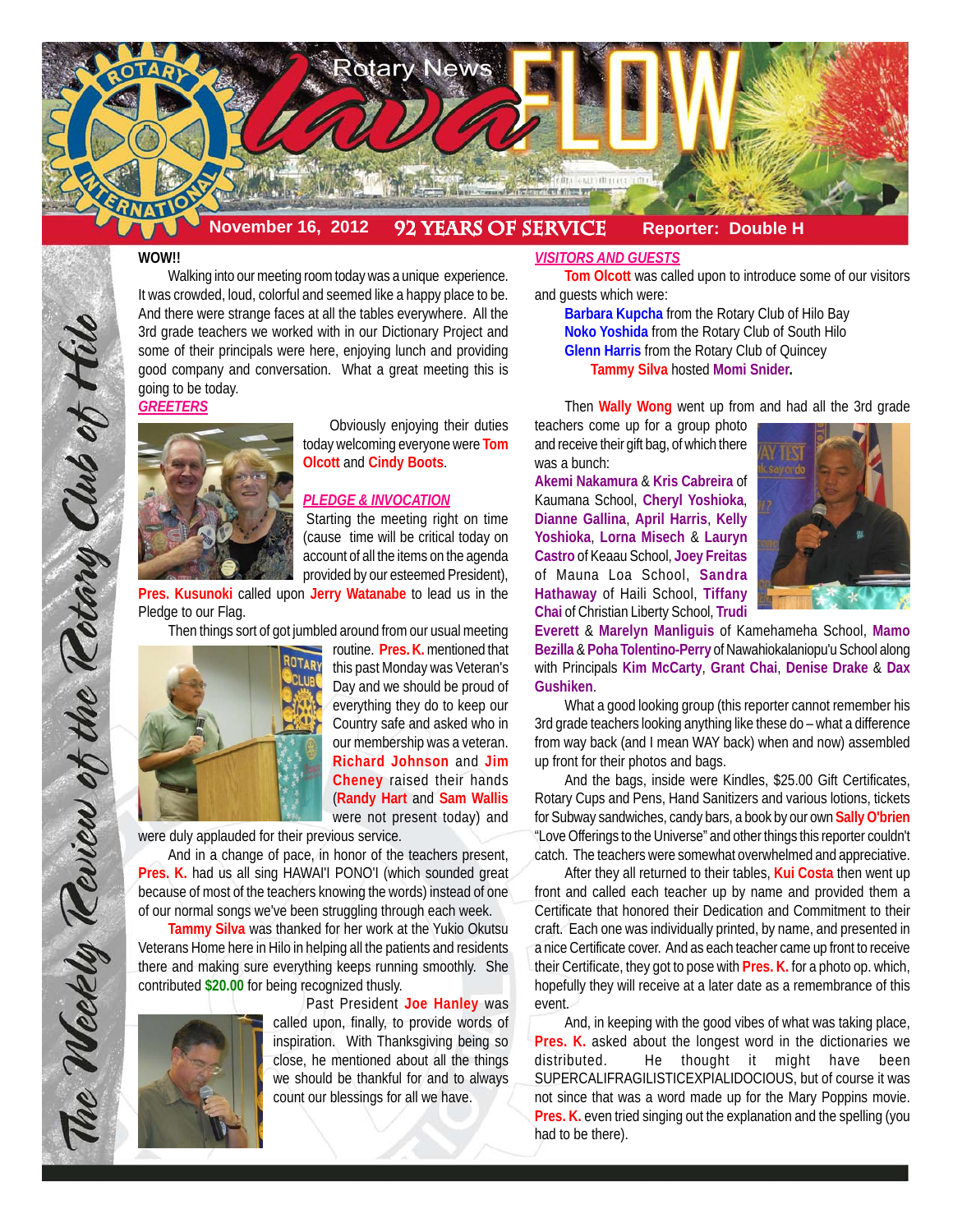# *Birthdays:*

**Rand Mundo** November 8 **Mike Robinson** November 8 **Randy Hart** November 12 **Kerry Glass** November 22

### *Club Anniversary:*

**Bob Fujimoto** November 16

# *Wedding Anniversary:*

**Gay & Chuck Porter** November 7 **Steve & Noko Yoshida** November 7 **Gene & JuliaTao** November 13 **Susan Munro & Kerry Glass** November 22

#### *Announcements:*

**Fri. Nov. 23 NO Meeting**

#### **Fri. Nov. 30 Chancellor Straney UH Hilo**

| Vice President  Alberta Dobbe                 |  |
|-----------------------------------------------|--|
| Immediate Past President  Joe Hanley          |  |
|                                               |  |
|                                               |  |
|                                               |  |
|                                               |  |
|                                               |  |
| Service Projects  Mitchell Dodo               |  |
| Rotary Foundations  Susan Munro               |  |
| Membership  Nancy Cabral                      |  |
| Public Relations  Robert Hanley               |  |
| International Service  Steve Yoshida          |  |
| Community Service  Wallace Wong               |  |
| Vocational Service  Bobby Stivers-Apiki       |  |
| New Generations  Gail Takaki                  |  |
|                                               |  |
| The Rotary Foundation  Susan Munro            |  |
| Hawaii Rotary Youth Foundation  Mitchell Dodo |  |
| Hilo Rotary Club Foundation  John McVickar    |  |

## *ANNOUNCEMENTS*

**Steve Yoshida** brought us up to date about



the **Peace Forum** event scheduled in January next year in Honolulu with the big announcement that the special guest speaker would be **Aung**

**San Suu Kyi** of Myanmar. This is quite a coup for the **Peace Forum** since she has received over 300 invitations to speak all over the world but is coming here, for us. This is a big deal guys and we should try to attend this **Peace Forum** if at all possible.

**Pres. K.** noted that University of Hawaii President **MRC Greenwood** would be in Hilo on Monday to speak, at the UH-Hilo UCB room 127 from 4:30pm to about 6:00pm Go if you can and hopefully this report will be out early enough on Monday so we can be reminded about this.

## *BIRTHDAY & ANNIVERSARIES*

**Randy Hart** was born on November 11 (Veteran's Day – how appropriate)

**Gene Tao** celebrated his 49th anniversary with wife **Julia** on November 13. He contributed **\$50.00** for being so happy about this.

**Bob Fujimoto** celebrated his Club anniversary today (11/16) and is our haloed #1 member. He was sponsored by **Babe Chillingworth**, who many of remember fondly. *HAPPINESS AND RECOGNITIONS*

Deferred to next meeting due to lack of time. *GUEST SPEAKER*

**Susan Munro** provided an eloquent introduction of UHH Dean of the College of Pharmacy **John Pezzuto**. **Mr. Pezzuto** seemed to be an apropos speaker today with all the teachers present.

**Mr. Pezzuto** has spoken to us before, at



least 2 years ago and he thinks even further back since the Pharmacy College didn't get started until around 2006 with the 1st class to be assembled in 2007. It seems like he was here after then because it doesn't seem like that long ago that he was here.

## Photos by **Kerry Glass**

A lot of his talk was a recap of events he related to us back then with updates to what's been happening.

As stated, in 2007 he and the University recruited staff and instructors and admitted students into the classes. A White Coat ceremony was started in commemoration of those entering the profession and studying in the program.

In 2011, the 1st official class graduated with 84 out of the original 90 students receiving their degrees. In 2012, 87 out of 90 finished. Gosh, those are remarkable figures for a 4-year program because university students tend to come and go with finishing percentages usually being a lot lower than these.

The students now come from all over, from 35 different state and many countries. The UH-Hilo program is the only pharmacy college in the Pacific region so it attracts viable candidates from all over. The ethnic diversity resembles the State of Hawai'i diversity which is a far cry from many programs across the country.

The mission of the college is composed of 3 aims: Teaching/Learning – Community Service/ Engagement – Research/Discovery.

The University set up a BA program in 2011 and started a PHD program this year in Pharmacy Science. It offers a MS degree in Clinical Psychology. A residency program was established on Maui in 2010 and they want to expand it to the other islands. Continuing education is a must to maintain excellence in this field so they have been trying to build up the library system to accommodate this.

Faculty and students have been place on other island and on the mainland working with various drugstores, hospitals, medical establishments and other outlets that dispense drugs. They try to have the students be visible in the community, like at the College Health Fair and the Merrie Monarch Parade so the public can be aware of the program, which